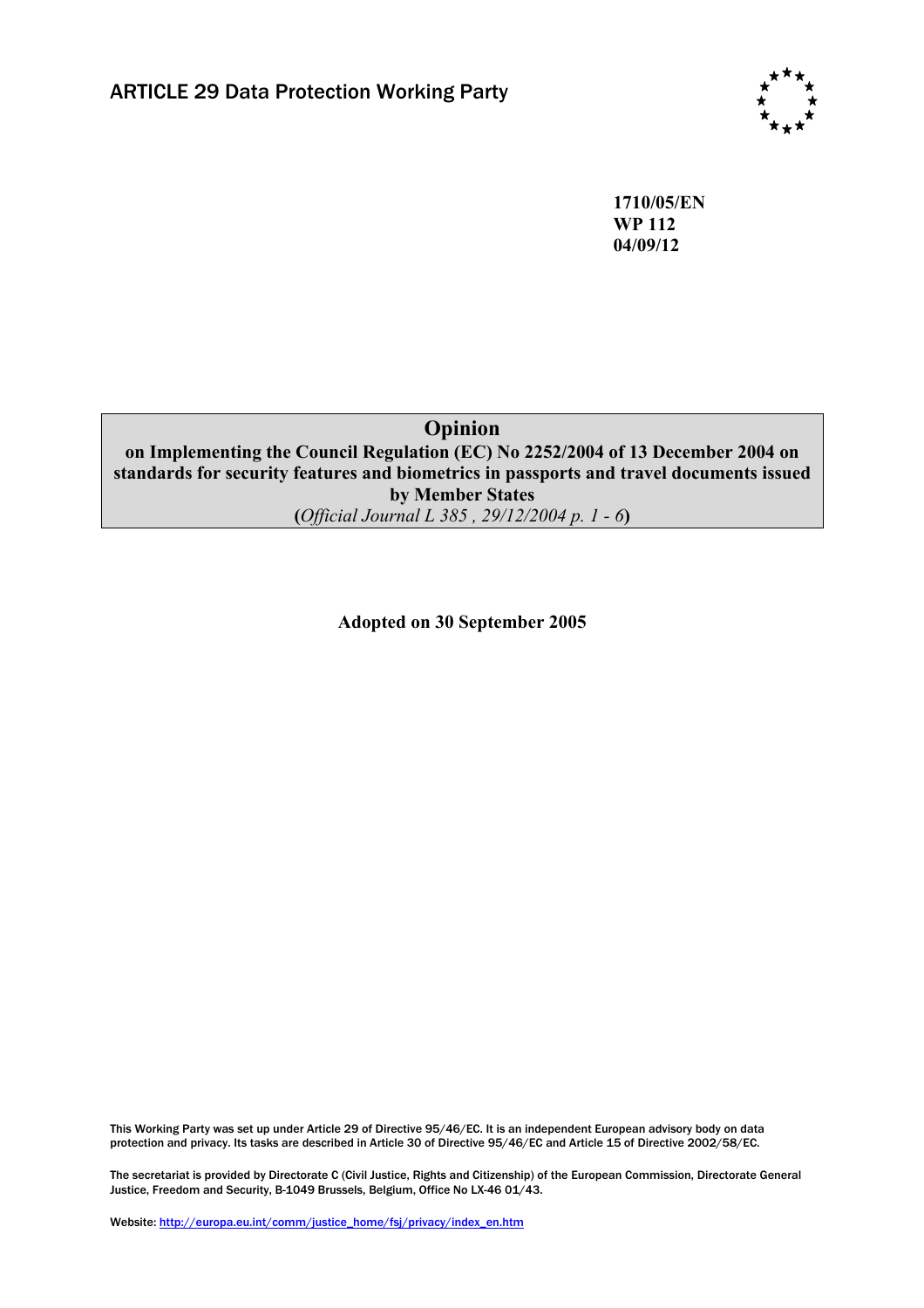### Table of contents

|                                                                                                | Opinion on implementing the Council Regulation (EC) No 2252/2004 of 13 December 2004<br>on standards for security features and biometrics in passports and travel documents issued by |  |
|------------------------------------------------------------------------------------------------|---------------------------------------------------------------------------------------------------------------------------------------------------------------------------------------|--|
|                                                                                                |                                                                                                                                                                                       |  |
| $\mathbf{1}$                                                                                   |                                                                                                                                                                                       |  |
| 1.1.                                                                                           |                                                                                                                                                                                       |  |
| 1.2.                                                                                           |                                                                                                                                                                                       |  |
| 1.3.                                                                                           |                                                                                                                                                                                       |  |
| 1.4.                                                                                           | Resolution of the International Conference of Data Protection and Privacy                                                                                                             |  |
| Implementation of biometric features in passports, other travel documents and ID-cards 7<br>2. |                                                                                                                                                                                       |  |
| 2.1.                                                                                           |                                                                                                                                                                                       |  |
| 2.2.                                                                                           | Ethic risks of the use of biometric features in passports, other travel documents and                                                                                                 |  |
| 2.3.                                                                                           |                                                                                                                                                                                       |  |
| a)                                                                                             |                                                                                                                                                                                       |  |
| b)                                                                                             |                                                                                                                                                                                       |  |
| 2.4.                                                                                           |                                                                                                                                                                                       |  |
| a)                                                                                             |                                                                                                                                                                                       |  |
| b)                                                                                             | Implementation of additional biometric features particularly with regard to                                                                                                           |  |
| 3                                                                                              |                                                                                                                                                                                       |  |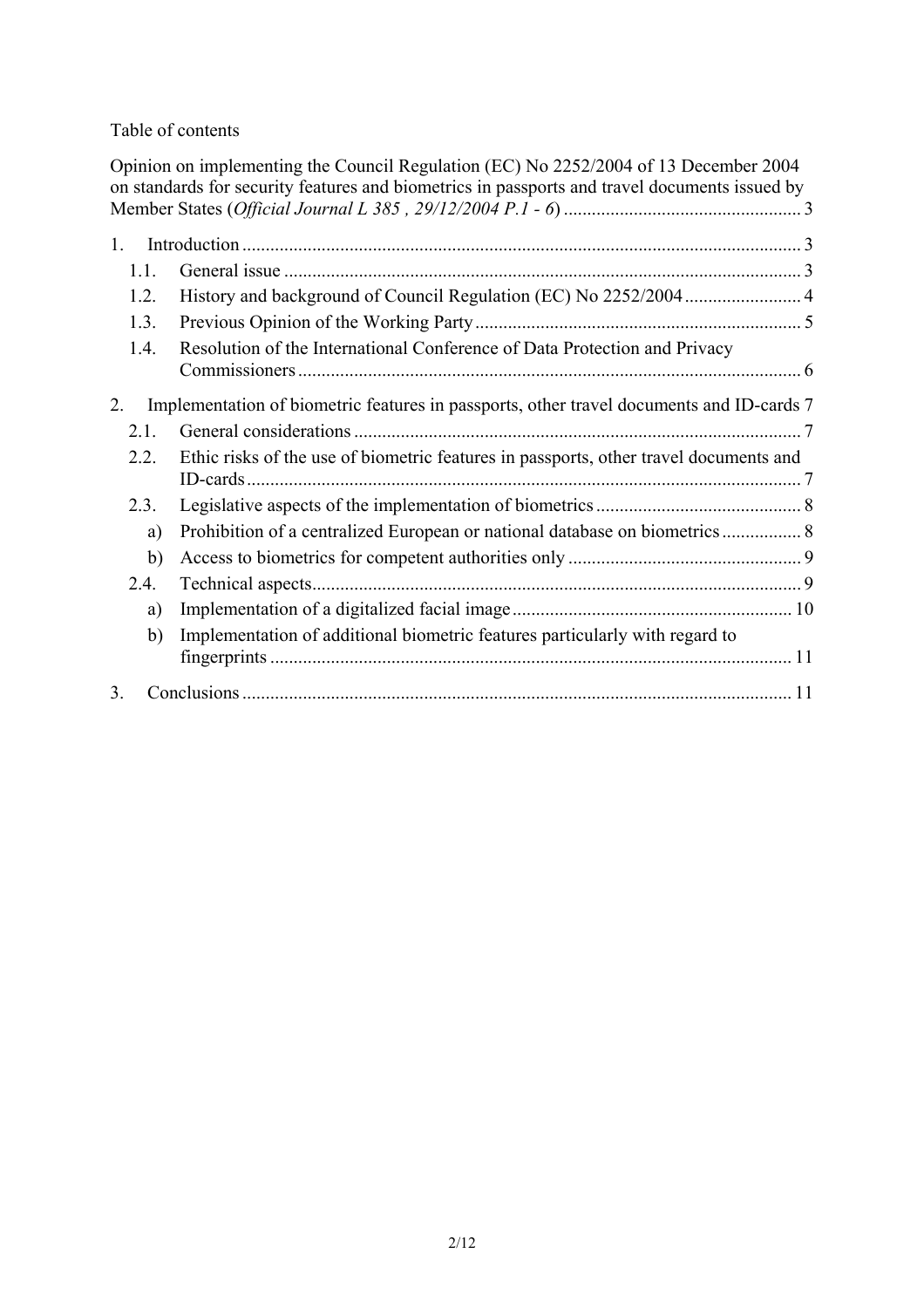## **Opinion**

# **on implementing the Council Regulation (EC) No 2252/2004 of 13 December 2004 on standards for security features and biometrics in passports and travel documents issued by Member States**  (*Official Journal L 385 , 29/12/2004 P.1 - 6*)

# **THE WORKING PARTY ON THE PROTECTION OF INDIVIDUALS WITH REGARD TO THE PROCESSING OF PERSONAL DATA**

# **set up under Directive 95/46/EC of the European Parliament and of the Council of 24 October 19951 ,**

Having regard to Article 29, Article 30(1)(c) and Article 30(3) of the above Directive,

Having regard to its rules of procedure, and in particular Articles 12 and 14 thereof,

## **HAS ADOPTED THE FOLLOWING OPINION:**

## *1. Introduction*

 $\overline{a}$ 

### **1.1. General issue**

In its "Working document on biometrics"<sup>2</sup> the Working Party stressed that "the rapid progress of biometric technologies and their expanded application in recent years necessitates careful scrutiny from a data protection perspective. A wide and uncontrolled utilisation of biometrics raises concerns with regard to the protection of fundamental rights and freedoms of individuals. This kind of data is of a special nature, as it relates to the behavioural and physiological characteristics of an individual and may allow his or her unique identification."

Since these fundamental comments on biometrics the legislative developments have proceeded rapidly. The European Council of Thessaloniki, on 19 and 20 June 2003, confirmed that a coherent approach is needed in the European Union on biometric identifiers or biometric data for documents for third country nationals, European Union citizens' passports and information systems (VIS and SIS II). In autumn 2003 the European Commission submitted a draft Council Regulation amending Regulations 1683/95 and 1030/2002 laying down a uniform format for visas and for residence permits for third country nationals respectively.

<sup>&</sup>lt;sup>1</sup> Official Journal no. L 281 of 23/11/1995, p. 31, available at: http://europa.eu.int/comm/justice\_home/fsj/privacy/law/index\_en.htm.

<sup>&</sup>lt;sup>2</sup> MARKT/10595/03/EN – WP 80, adopted 1 August 2003.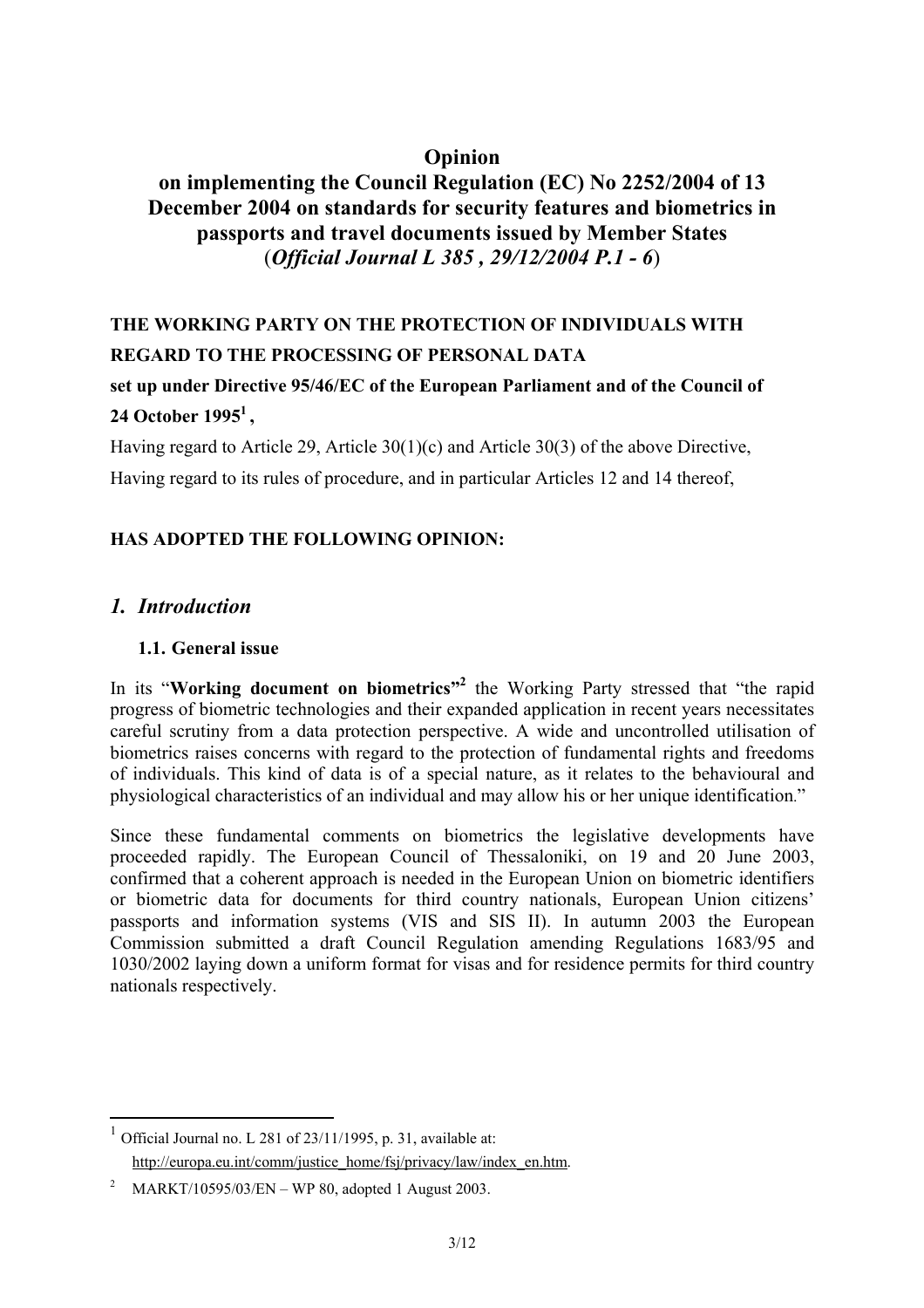#### **1.2. History and background of Council Regulation (EC) No 2252/2004**

On 18 February 2004 the European Commission submitted a draft Regulation on standards for security features and biometrics in EU citizens' passports<sup>3</sup>. The aim of the proposal was to render passports more secure by means of a legally binding instrument on standards for harmonised security features and at the same time to establish a reliable link between the genuine holder and the document by introducing biometric identifiers. In addition, this would allow EU Member States to meet the requirements of the US Visa waiver programme in conformity with international standards. In this draft the European Commission proposed that passports and other travel documents should include a storage medium with a facial image in a mandatory manner. The Member States were allowed to implement fingerprints into the passports by national law. Furthermore the European Commission proposed that the biometric identifier shall be stored on a storage medium with sufficient capacity. It could be a contactless chip but it may also be another storage medium with the capacity required, details to be determined by the technical experts in the responsible committee. The draft Regulation also offers the possibility to store fingerprints in a national database with a view to a future European Register of issued documents.

In summer 2004 the proposal had been discussed in the Visa Working Party. On 6 October 2004 the SCIFA (Strategic Committee on Immigration, Frontiers and Asylum) finally discussed the proposal and submitted it to the European Parliament. The final proposal thus envisaged the digital facial image as the first biometric feature in a mandatory manner and fingerprints as a second biometric feature in a facultative way.

As a result a of the JHA (Justice and Home Affairs) Council on 25-26 October 2004 the text of the proposal was changed to envisage both biometric features in a mandatory way<sup>4</sup>.

The European Parliament's non-binding legislative resolution on the Commission proposal for a Council Regulation on standards for security features and biometrics in EU citizens' passports from 2 December  $2004^5$  was adopted by 471 votes in favour to 118 against and 6 abstentions. The Parliament is supporting the introduction of passports containing a facial image on the ground that this biometric element will make it more difficult to falsify passports. The biometric data, it is reasoning, will ensure that a person presenting a passport is in fact the person to whom the passport was originally issued. Pleading that the implementation of biometric elements must not infringe upon privacy and data protection rights, it rejected the mandatory inclusion of fingerprints and the creation of a central database of EU passports and travel documents. The legislative resolution of 2 December 2004 declares that the biometric features in passports shall only be used for verifying the authenticity of the document and the identity of the passport holder and that it shall be stored on "a highly secure storage medium with sufficient capacity and the capability of safeguarding the integrity, authenticity and confidentiality of the data stored". The resolution also states that only the authorities of the Member States who are competent for reading, storing, modifying and erasing the biometric data may have access to it. Furthermore, the

<sup>3</sup> Document COM(2004)116-final, noted in Official Journal no. C 98 of 23 April 2004, p. 39.

<sup>4</sup> Document COM 15139/2004, (not yet published in the Official Journal).

<sup>5</sup> European Parliament legislative resolution on the proposal for a Council Regulation on standards for security features and biometrics in EU citizens' passports (COM(2004)0116 – C5-0101/2004 – 2004/0039(CNS)), http://www2.europarl.eu.int/omk/sipade2?PUBREF=-//EP//TEXT+TA+P6-TA-2004- 0073+0+DOC+XML+V0//EN&LEVEL=2&NAV=X.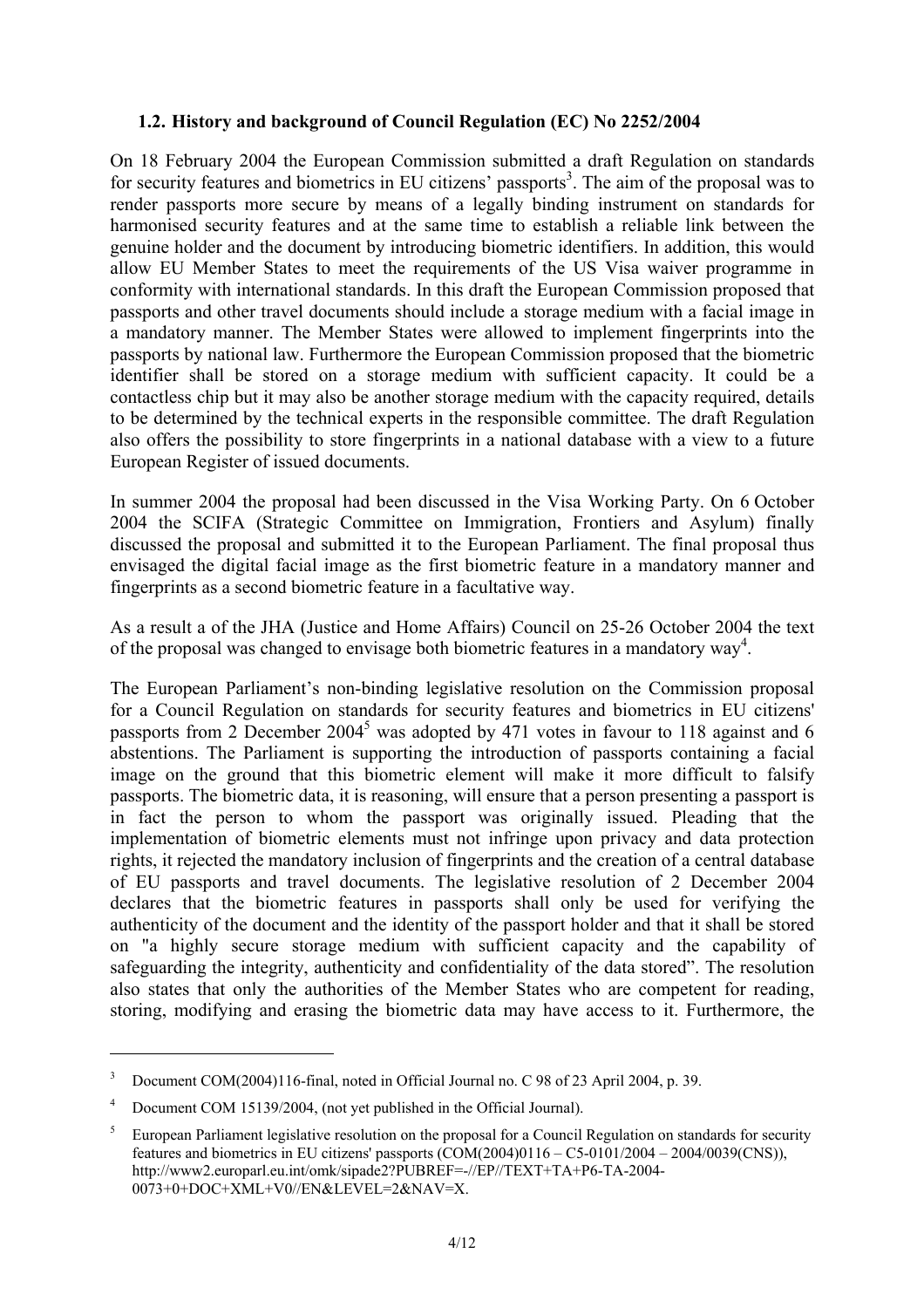Parliament introduces an amendment to the draft Regulation text specifically stipulating that "no central database of European Union passports and travel documents containing all EU passport holders' biometric and other data shall be set up". According to the report on the Committee on Civil Liberties, Justice and Home Affairs of 25 October 2004, "the setting up of a centralised database would violate the purpose and the principle of proportionality. It would also increase the risk of abuse and function creep. Finally, it would increase the risk of using biometric identifiers as 'access key' to various databases, thereby interconnecting data sets."

The Council adopted Regulation (EC) No 2252/2004 on standards for security features and biometrics in EU citizens' passports on 13 December 2004 on the basis of the draft of the JHA Council of 25-26 October  $2004^6$ . The Council Regulation envisages the digital facial image as a first biometric feature in a mandatory manner and fingerprints as a second biometric feature also in a mandatory way. The Council did not take account of the suggestions and requests of change laid down by the Parliament. According to its Article 6 the Regulation entered into force on 18 January 2005. In that same Article 6 the Regulation rules that Member States shall apply the Regulation:

"(a) as regards the facial image: at the latest 18 months

(b) as regards fingerprints: at the latest 36 months,

following the adoption of the measures referred to in Article 2."

On 28 February 2005 the European Commission passed the "Decision establishing the technical specifications on the standards for security features and biometrics in passports and travel documents issued by Member States"<sup>7</sup> which refer to Article 2 of the Council Regulation (EC) No 2252/2004.

### **1.3. Previous Opinion of the Working Party**

The Chairman of the Article 29 Working Party on 18 August 2004 addressed a letter to the President of the European Parliament, the President of the LIBE Committee, the Secretary General of the Council of the European Union, the President of the European Commission, the Director General of DG Enterprise and the Director General of DG Justice and Home Affairs. He pointed to the following concrete proposals.<sup>8</sup>

"1. The Working Party strictly opposes the storage of all EU passport holders´ biometric and other data in a centralised data base of European passports and travel documents.

2. The purpose of introducing biometric features in passports and travel documents as defined by the Regulation has to be explicit, appropriate, proportionate and clear.

<sup>6</sup> Official Journal no. L 385 p. 1-6, published 29 December 2004.

<sup>7</sup> COM(2005) 409 final, (not yet published in the Official Journal).

<sup>8</sup> Letter of the Chairman of the Art. 29 Working Party to the President of the European Parliament, the President of the LIBE Committee, the Secretary General of the Council of the European Union, the President of the European Commission, the Director General of DG Enterprise and the Director General of DG Justice and Home Affairs, dated the 18 August 2004 (not published).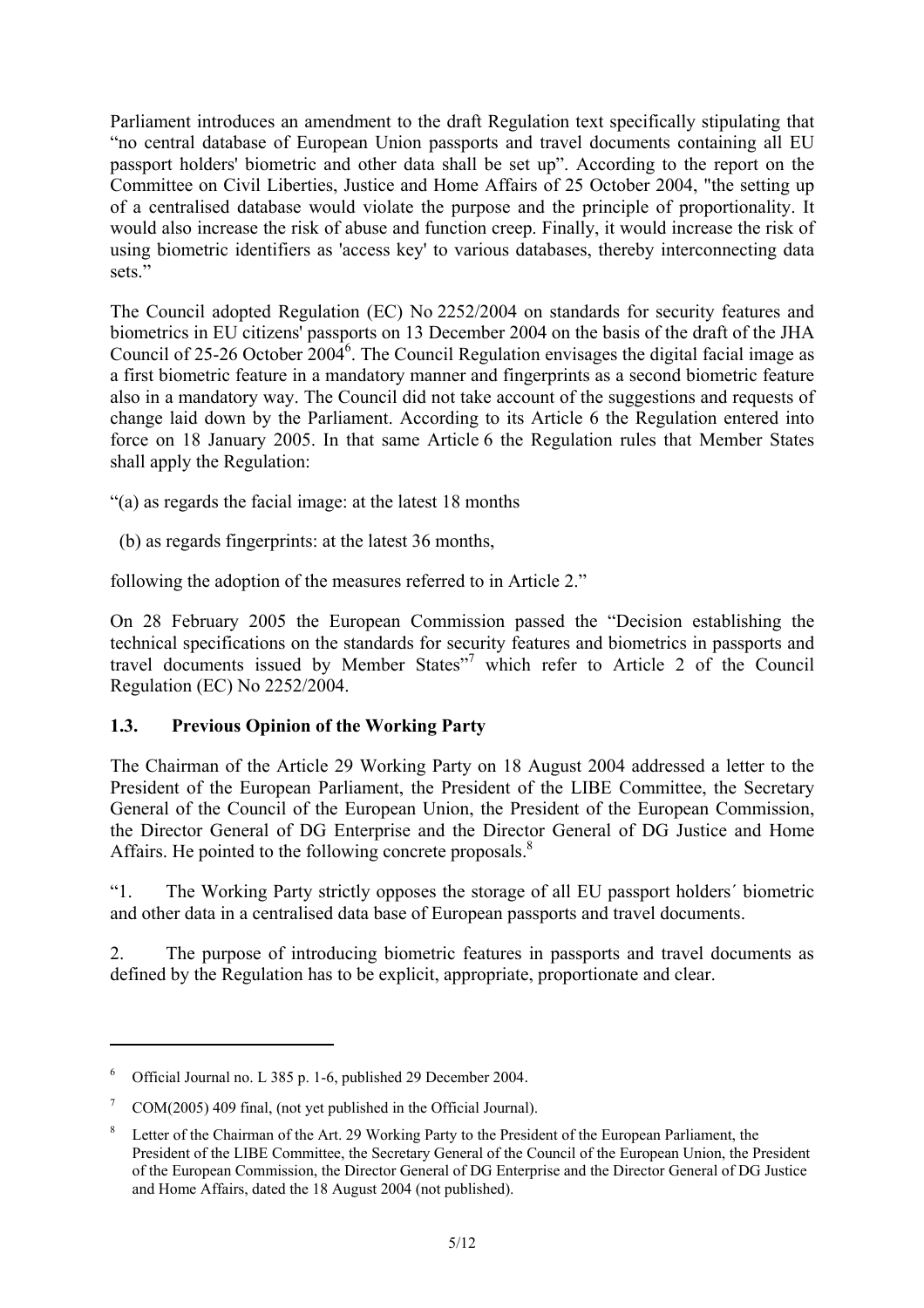3. The Member States should guarantee in a technically sound way that the passports include a storage medium with sufficient capacity and the capability to guarantee the integrity, the authenticity and the confidentiality of the data.

4. The Regulation should define who may have access to the storage medium and for which purposes (reading, storing, modifying or erasing data).

5. The Member States shall set up a register of competent authorities."

The Chairman pointed out that the security features on passports and travel documents have to be valid and guaranteed for the whole period of validity of the document. The issuing entities are responsible for the security standards and the necessary infrastructure. Citizens can not be blamed for any lapses in this field occurring in the process of editing and issuing the document or during its period of validity.

Finally he drew the attention to the Opinion on biometrics (WP 80) which was adopted by the Working Party on 1 August 2003<sup>9</sup> and to the Opinion on biometric features in visas and residence permits (WP 96) adopted on 11 August  $2004^{10}$ .

In a further letter of 30 November 2004 addressed to the President of the LIBE Committee and to the President of the Council of the European Union the Chairman of the Article 29 Working Party argued against a second mandatory biometric feature. The Chairman stressed that the introduction of an additional biometric feature makes it all the more necessary to create a secure and waterproof system making sure that the fundamental right of privacy is not endangered.

In this regard consideration must also be taken of the recent Opinion of the Art. 29 Working Party(WP110) of 23 June 2005 on the Proposal for a Regulation of the European Parliament and of the Council concerning the Visa Information System (VIS) and the exchange of data between Member States on short stay-visas (COM  $(2004) 835$  final).<sup>11</sup> This Opinion reminds the position of the Art. 29 WP on biometrics and requests for the setting up of appropriate safeguards for the processing of biometric data in the VIS.

### **1.4. Resolution of the International Conference of Data Protection and Privacy Commissioners**

On 16 September 2005 the 27th International Conference of Data Protection and Privacy Commissioners in Montreux adopted the **Resolution on the use of biometrics in passports, identity cards and travel documents.**<sup>12</sup> In this Resolution the International Conference is pointing out that the widespread use of biometrics will have a far-reaching impact on the global society and therefore should be subject to an open worldwide debate. The International Conference is calling for

1. effective safeguards to be implemented at an early stage to limit the risks inherent to the nature of biometrics,

<sup>9</sup> MARKT/10595/03/EN – WP 80, adopted 1 August 2003.

<sup>10</sup> MARKT/11224/04/EN – WP 96, adopted 11 August 2004.

 $^{11}$  MARKT/1022/05/EN.

<sup>12</sup> http://www.privacyconference2005.org (not yet published).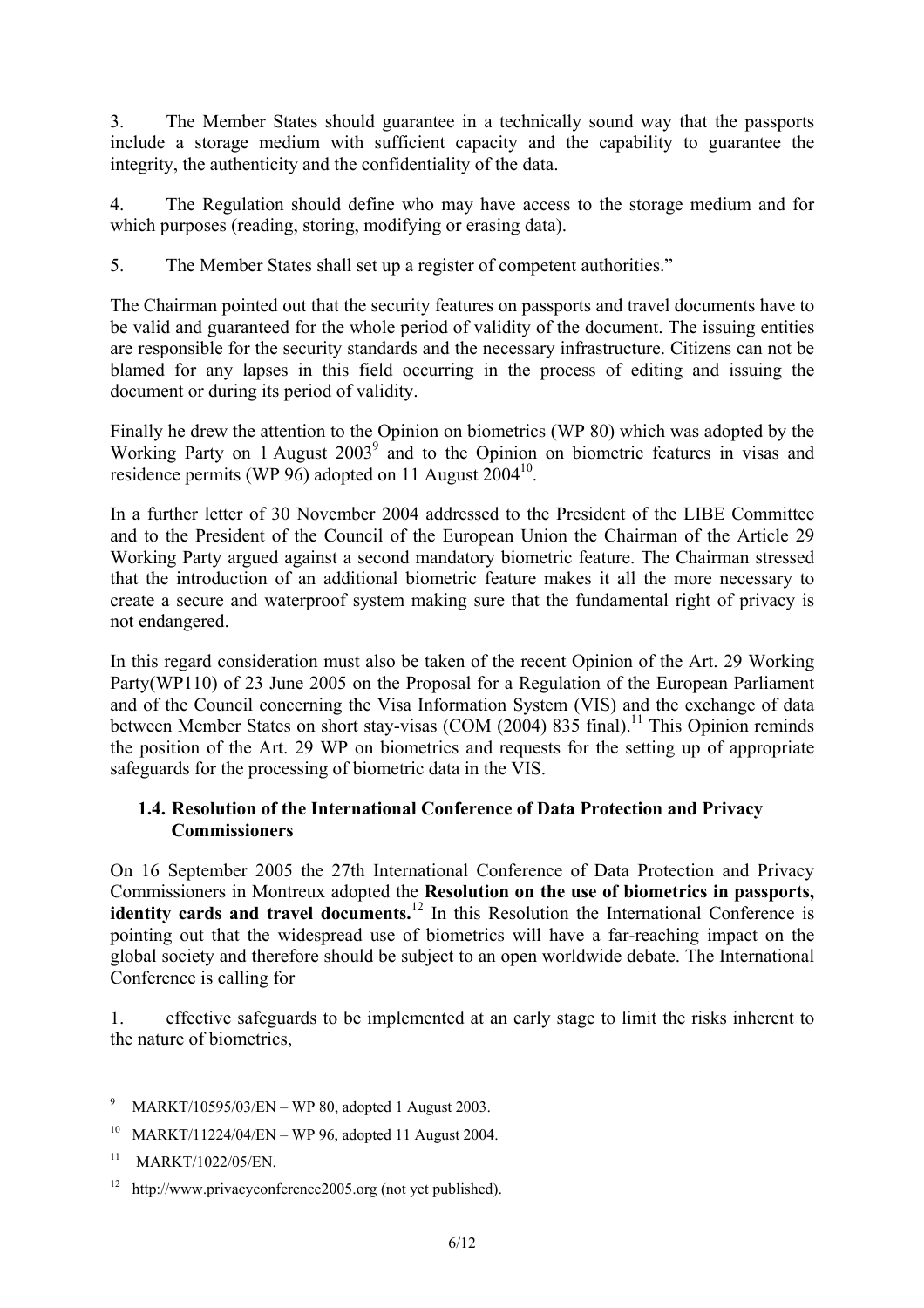2. the strict distinction between biometric data collected and stored for public purposes (e.g. border control) on the basis of legal obligations and for contractual purposes on the basis of consent,

3. the technical restriction of the use of biometrics in passports and identity cards to verification purposes comparing the data in the document with the data provided by the holder when presenting the document.

# *2. Implementation of biometric features in passports, other travel documents and ID-cards*

Article 1 par. 2 of Regulation (EC) No 2252/2004 provides a digitalized facial image and fingerprints as biometric features in the EU citizens´ passports in a mandatory manner. Pursuant to its Article 6 and according to the European Commission Decision C (2005) 409 of 28 February 2005 the Member States will have to implement the digitalized facial image into the passports of their citizens until 28 August 2006 and the fingerprints until 28 February 2008. The first Member States will have start to issue so called ePassports with a digitalized facial image stored in a RFID-chip in autumn 2005. In Member States issuing ID-cards there are ideas to implement biometric features into them.

### **2.1. General considerations**

The introduction of biometric features into passports will have far reaching consequences for the holders of the passports. Hence it cannot be done without a proper assessment of the impacts on privacy. Up to now it was adequate to have a description of some biometric features in passports or other travel documents such as a photo, description of sex, height, or colour of the eyes. After implementation of Council Regulation (EC) 2252/2004 the European citizens will have to provide biometric data in a digital way. These data can be stored in databases and they can be made available to a lot of not predictable purposes.

### **2.2. Ethic risks of the use of biometric features in passports, other travel documents and ID-cards**

There are quite a lot of ethic risks as regards the implementation of biometric features in passports, other travel documents and ID-cards. Funded by the EC in the scope of the Sixth Framework Programme for Research and Technological Development (FP6) the BITE-Project (biometric identification technology ethics) started in October 2004<sup>13</sup>. The objectives of BITE are to prompt research and to launch public debate on bioethics of biometric technology. A public consultation will be launched in June 2006. Another project supported by the European Union under the FP6 is  $FIDIS<sup>14</sup>$  (Future of Identity in the Information Society), carried out by a consortium of European universities and companies as well as further public and private institutions. The aim of FIDIS is shaping the requirements for the future management of identity in the European Information Society and contributing to the technologies and infrastructures needed.<sup>15</sup>

<sup>13</sup> http://www.biteproject.org/

<sup>14</sup> http://www.fidis.net

<sup>&</sup>lt;sup>15</sup> Two other projects, BIOSEC and BIOSECURE, funded by the FP6 as well explore also this issue to a certain extend. http://www.biosec.org and http://www.biosecure.info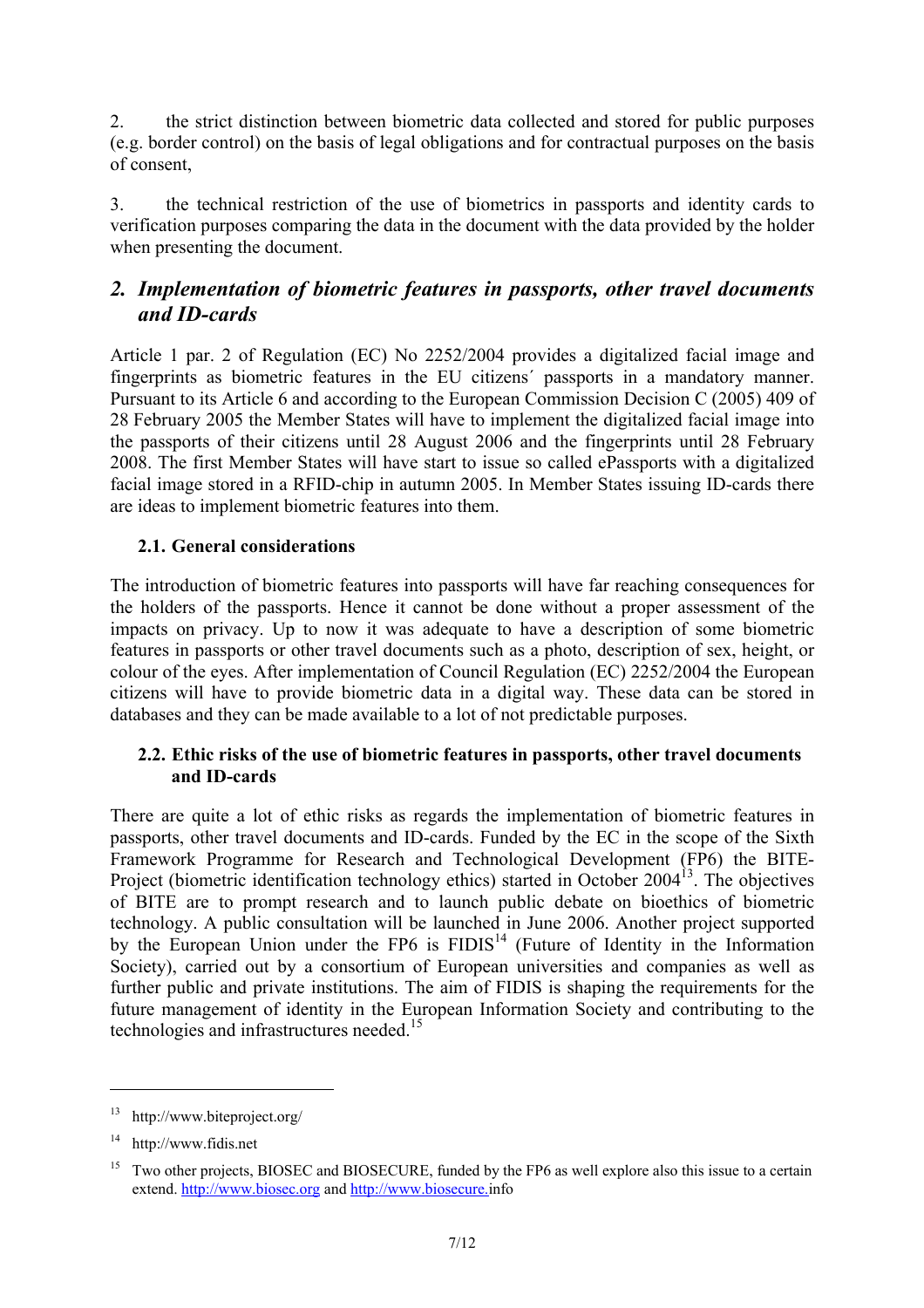According to a prospective study<sup>16</sup> commissioned by the LIBE committee of the European Parliament, fallback procedures should be available to constitute essential safeguards for the introduction of biometrics as they are neither accessible to all nor completely accurate. Such procedures should be implemented and used in order to respect the dignity of persons who could not follow successfully the enrolment process and to avoid transferring onto them the burden of the system imperfections.<sup>17</sup>

One of the aspects of the discussion is that governmental institutions and other public authorities will be able to collect and store a huge number of sensitive information about their citizens. In this context it should be particularly pointed out that collecting biometric features means collecting data of the *body* of a person.

Another aspect is that up to now biometric features, like fingerprints, have mostly be collected in criminal cases. The question is: Will the European citizens be prepared to give their fingerprints for other purposes ?

Other concerns are of a diverse nature: Persons to whom it might be more difficult to prove their identity, such as immigrants, may be unjustly targeted under such a system; disabled people who are unable to undergo biometrics tests may become stigmatized; and sensitive medical information may be obtainable. On a practical level, privacy laws are differing from country to country, which will have implications for the sharing of data and the interrelation of databases.

In the case of storing fingerprints attention will have to be paid in so far as various correlations between certain papillary patterns and corresponding diseases are discussed. As for instance certain papillary patterns are said to depend on the nutrition of the mother (and thus of the foetus) during the 3rd month of the pregnancy<sup>18</sup>. Leukaemia and breast cancer seem to be statistically correlated with certain papillary patterns. Any direct or precise correlations in these cases are not known, though. But there is an ongoing scientific discussion which cannot be disregard.

### **2.3. Legislative aspects of the implementation of biometrics**

### **a) Reservations about a centralized European or national database on biometrics**

In the legislative decision on 2 December 2004 the European Parliament required the prohibition of a central database of European Union passports and travel documents containing the biometric and other data of all EU passport holders. The Working Party supports this demand and states that the objection against a European central database of European Union passports and travel documents is facing the same objections as there are brought forward against national central databases of passports and travel documents as well as against central databases for ID-cards.

There is a risk that the setting up of a centralized database containing personal data and in particular biometric data of all (European) citizens could infringe against the basic principle

<sup>&</sup>lt;sup>16</sup> Two other projects. BIOSEC and BIOSECURE, funded by the FP6 as well explore also this issue to a certain extend. http://www.biosec.org http://www.biosecure.info

<sup>&</sup>lt;sup>17</sup> Progress report on the application of the principles of Convention 108 to the collection and processing of biometric data, Council of Europe, 2005., page 11

<sup>&</sup>lt;sup>18</sup> FIDIS, Study on PKI and biometrics, p. 68.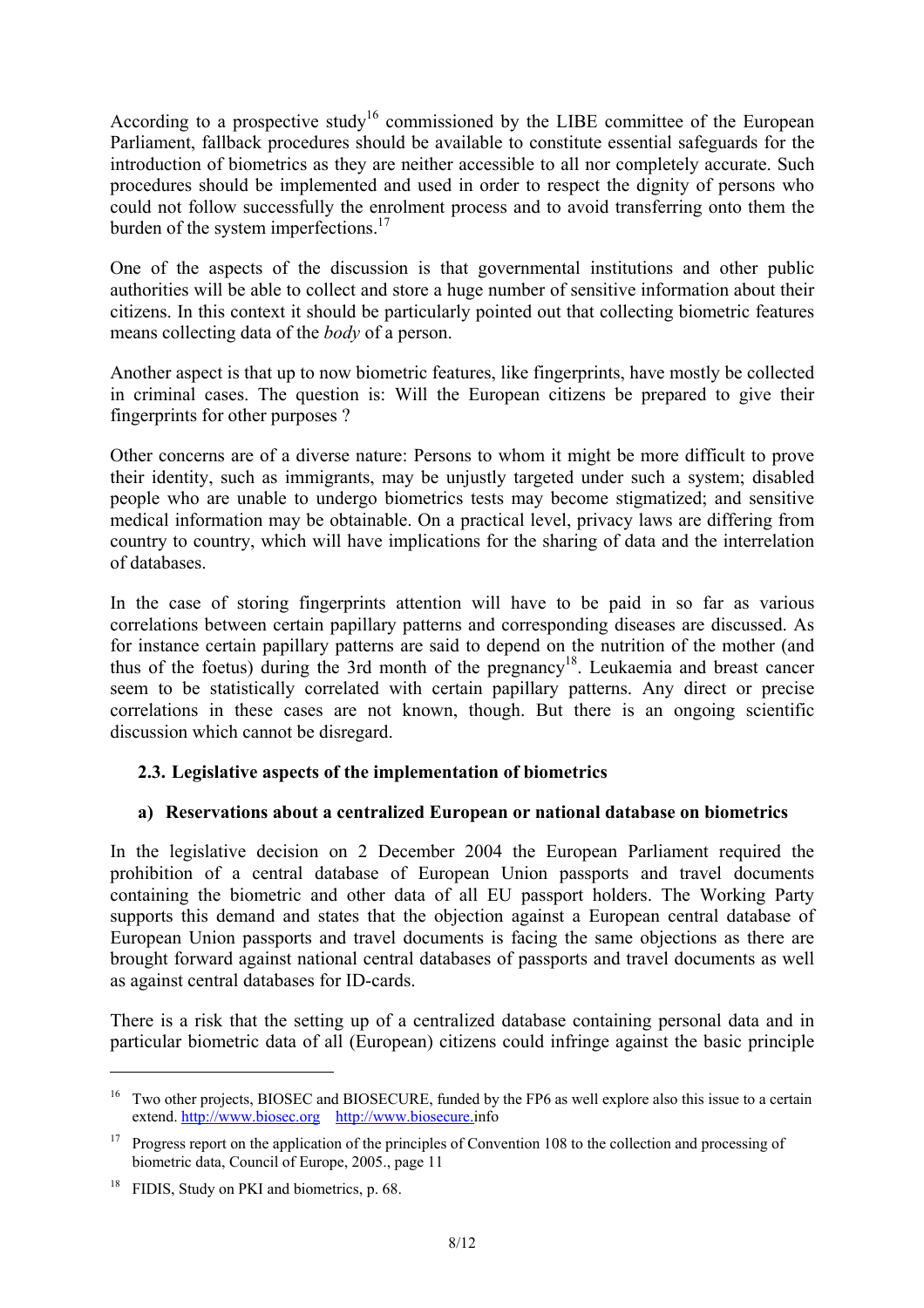of proportionality. Any central database would increase the risks of misuse and misappropriation. It would also intensify the dangers of abuse and function creep. Finally, it would raise the possibilities of using biometric identifiers as 'access keys' to various databases, thereby interconnecting data sets.

### **b) Access to biometrics for competent authorities only**

The biometric features in the passports, in any other travel documents or in ID-cards are of high sensitivity. Thus it has to be guaranteed that only competent authorities are able to have access to the data stored in the chip. Any unauthorised access will not be acceptable. For this purpose the Woking Party supports the European Parliament´s demands that each Member State shall maintain a register of the competent authorities and authorised bodies referred to in Article 2 par. 1a of Regulation (EC) 2252/2004. The Member States shall communicate this register and, if necessary, regular updates thereof to the Commission, which shall maintain an up-to-date online register and which shall publish a compilation of the national registers every year.

In case of any rejection in border checks or other checks made by competent authorities, the respective persons must be informed of the reasons of the rejection, the means by which they can assert their own points of view and the competent authorities for appeal.

### **2.4. Technical aspects**

 $\overline{a}$ 

The technical risks are of a diverse kind. The risks are concerning the implementation of a contactless chip (RFID-chip) as well as the implementation of biometric features contained in that chip.

In its legislative decision of 2 December 2004 the European Parliament required that the passport shall include a highly secure storage medium with sufficient capacity and the capability of safeguarding the integrity, authenticity and confidentiality of the data stored. The Working Party was in support of this demand<sup>19</sup>, but this was not taken into account by the European Council. The RFID-chip according to ISO-standard 14443 which the Regulation of 13 December 2004 is envisaging creates a lot of risks for the right of privacy of the European citizens. The Commission decision of 28 February  $2005^{20}$  is not appropriate to safe the rights of the citizens, since the contact between the RFID-chip and the reader is able to be eavesdropped and the information can be skimmed.

The risks stemming from of the implementation of RFID-chips in the passports, in other travel documents or in ID-cards as well as the risks arising from the implementation of biometric features in the chip need a security architecture which is aimed at providing an increased level of confidence for information to be exchanged. Fully aware of the inherent problems the Working Party thus sees a need for a global Public Key Infrastructure (PKI). Public key certificates contain information about the holder. Each digital certificate can be traced uniquely to the person to whom it has been issued. Digital certificates are as unique as are social security numbers, credit card numbers or health registration numbers. But digital

<sup>&</sup>lt;sup>19</sup> Letter of the Chairman of the Art. 29 Working Party to the President of the European Parliament, the President of the LIBE Committee, the Secretary General of the Council of the European Union, the President of the European Commission, the Director General of DG Enterprise and the Director General of DG Justice and Home Affairs, dated the 18 August 2004 (not published).

<sup>20</sup> COM(2005) 409 final, (not yet published in the Official Journal).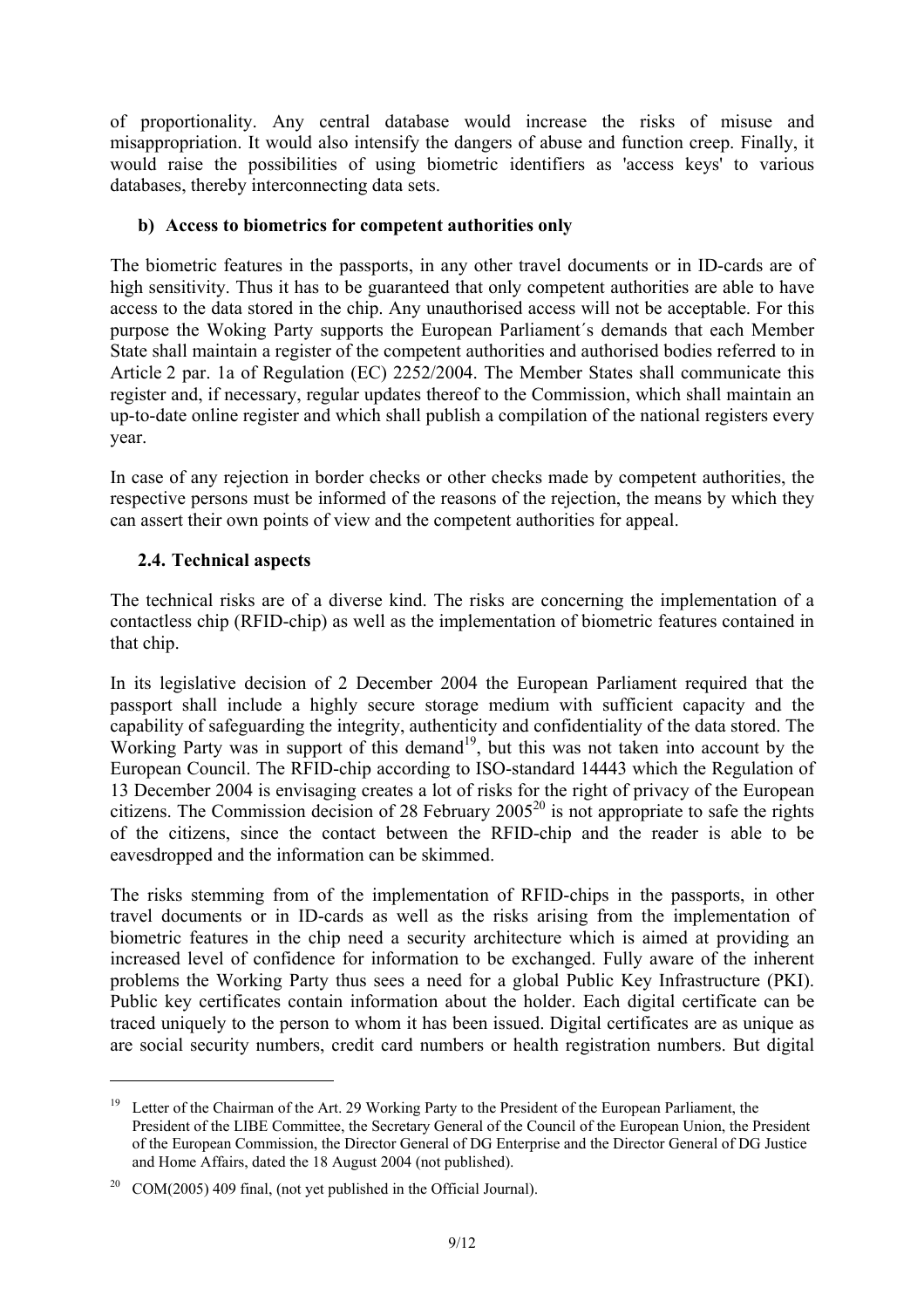certificates can be misused to deny a certificate holder access to services. In addition to that, transaction generated data conducted with target certificates can be filtered out by surveillance tools, and delivered electronically to third parties or to the police or other authorities.

For these risks it is mandatory to create a Protection Profile (PP) according to the Common Criteria for Information Technology Security Evaluation (Common Criteria – CC) vers. 2.1 (ISO-standard 15408). They provide a generally accepted solution for IT-security problems. Protection Profile describes an IT-security concept which has to be complete, consistent and coherent. The Protection Profile should be submitted by the Committee set up by Article 5 of Regulation (EC) No 2252/2004. In accordance with the requests submitted by the European Parliament as regards changes in its legislative resolution of 2 December 2004 the Working Party suggests that the Committee should be assisted by experts appointed by the Working Party.

### **a) Implementation of a digitalized facial image**

According to the European Commission´s Decision of 28 February 2005 Member States are committed to implement a digitalized facial image into the passports of their citizens until 28 August 2006. Pursuant to Article 1 and to Nr. 5.2 of the Appendix of the Decision to Member States have to secure the access to the data in the chip by a security feature called Basic Access Control (BAC). BAC is a recommendation of the International Civil Aviation Organisation (ICAO), but it is not mandatory<sup>21</sup>. The goal of the BAC mechanism is to prevent skimming as well as eavesdropping. It shall guarantee that access to the data and to the biometric data in particular is possible only when before reading the data from the chip a ´Document Basic Access Key´ had been build from the machine readable zone (MRZ) of the passport by an optical contact between passport and reader. The ´Document Basic Access Key´ is calculated from the number of the passport, the date of birth and the date of expiry. After building the ´Document Basic Access Key´ the reader is in the position to read the data which are stored in the RFID-chip. For security purposes the transmission of the data takes place be in an encrypted manner. This implies a certified security-chip with an encrypted coprocessor. 22

BAC does not represent an adequate security feature, though. It bases on the Machine Readable Zone (MRZ) of the passport. But the data in the MRZ are not handled in a strictly confidential manner. For example, if a European citizen wants to get a ticket for an outstanding event such as "2006 FIFA World Cup Germany" or "UEFA Euro 2008" in Austria and in Switzerland the citizen has to reveal name, date of birth, number of the passport or of the ID-card as well as the day of issue of the document into an internet form. These proceedings for getting a ticket have been already carried out for the "UEFA Euro 2004" in Portugal. They will be implemented furthermore at the occasion of some other events like concerts or other big sport events like the Olympic Games or athletics world championships. As in some Member States private companies are copying passports or IDcards to secure outstanding debits, the constituent parts of the ´Document Basic Access Key´

<sup>&</sup>lt;sup>21</sup> ICAO Technical Report: PKI for Machine Readable Travel Documents offering ICC Read-Only Access, Version 1.1, published 1 October 2004, page 16.

<sup>&</sup>lt;sup>22</sup> For the purpose of safe transmission the so called Essen Group has developed a special software called Golden Reader Tool. The Essen Group is consisting of public authorities, IT-security companies and companies which produce travel documents from Germany, the Netherlands and the United Kingdom.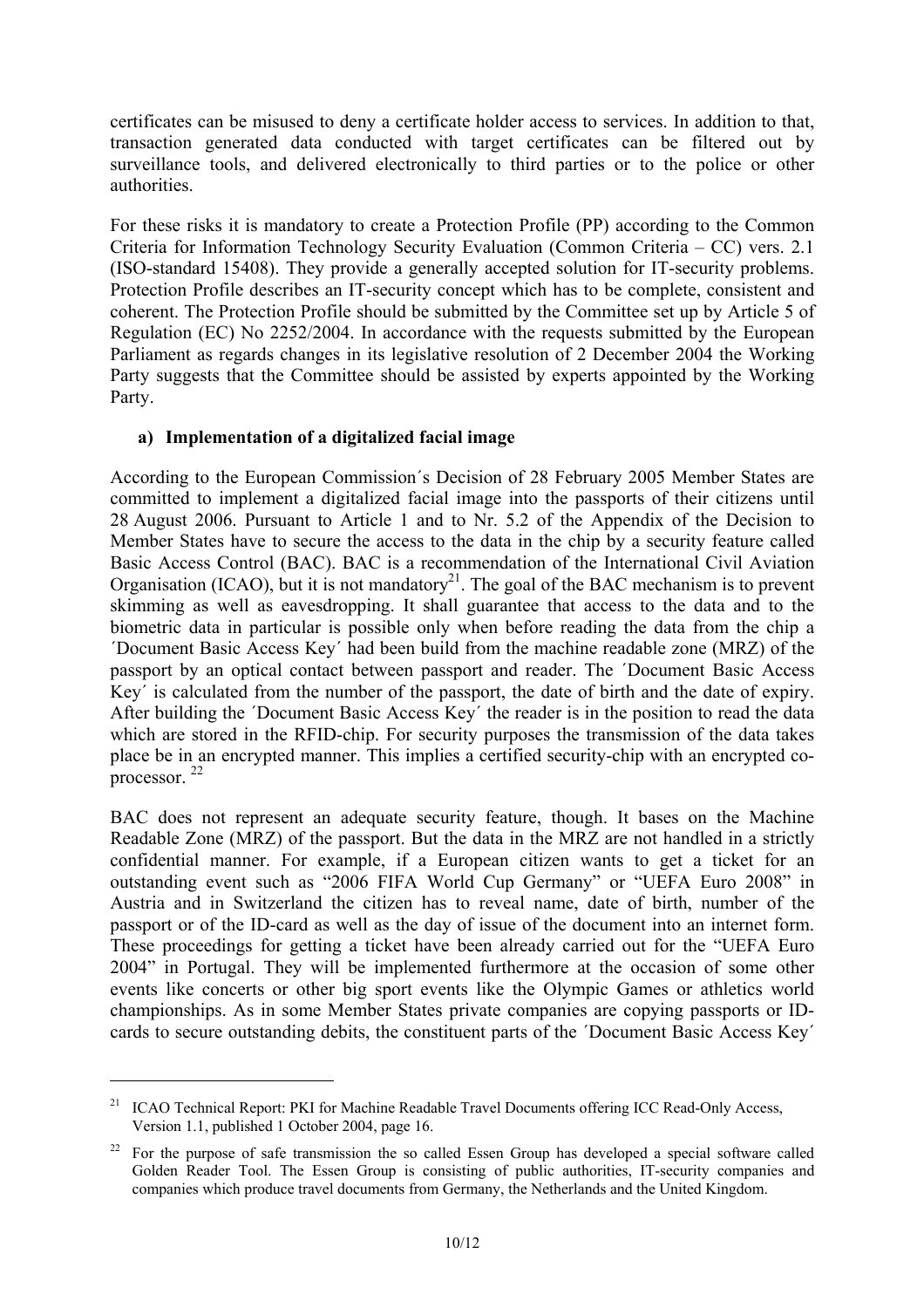are not secret and it is to be feared that the algorithm of the BAC will be once available on the internet.

### **b) Implementation of additional biometric features particularly with regard to fingerprints**

The circumstances under which fingerprints are collected will have to guarantee perfect reliability. Whereas ICAO is regarding a digitalized facial image as not sensitive - because there was still a photo of the holder in the passport - it is recognizing that the implementation of fingerprints and other additional biometric features in the passport is of a highly sensitive nature. Hence ICAO is recommending a special security mechanism called Extended Access Control<sup>23</sup>. The Extended Access Control mechanism is working similar to the BAC mechanism as described above. However, for Extended Access Control a ´Document Extended Access Key´ set is used instead of the ´Document Basic Access Keys´. Defining the (chip-individual) ´Document Extended Access Key´ set is up to the implementing State. The ´Document Extended Access Key´ set may consist of either symmetric keys, e.g. derived from the MRZ and a "National Master key", or an asymmetric key pair with a corresponding card certificate. But a lot of details of these security mechanisms are still unclear.

Extended Access Control is representing a progress as regards security measures, but this security mechanism is only optional as is the  $BAC<sup>24</sup>$ . Add to this it is a moot point whether Extended Access Control will be implemented by Non-Member States. The European Commission and the Member States should guarantee that passports of European citizens including data of fingerprints could not be read by readers that could not support Extended Access Control.

## *3. Conclusions*

 $\overline{a}$ 

The implementation of biometric features in passports, other travel documents and ID-cards raises a lot of ethic, legal and technical questions. Thus the Working Party is pointing to the following aspects:

1. Before implementing biometric features in passports, other travel documents or IDcards there must be an exhaustive discussion in society. For this purpose it is necessary to await the outcomes of the BITE-project.

2. In order to limit the risks inherent to the nature of biometrics effective safeguards have to be implemented at an early stage. For this purpose the Committee set up by Article 5 of Regulation (EC) 2252/2004, which is to be assisted by experts appointed by the Article 29 Working Party, will have to present a Protection Profile.

3. The strict distinction between biometric data collected and stored for public purposes (e.g. border control) on the basis of legal obligations on the one hand and those for contractual purposes on the basis of consent on the other hand must be guaranteed.

<sup>&</sup>lt;sup>23</sup> ICAO Technical Report: PKI for Machine Readable Travel Documents offering ICC Read-Only Access, Version 1.1, published 1 October 2004, page 17.

<sup>&</sup>lt;sup>24</sup> ICAO Technical Report: PKI for Machine Readable Travel Documents offering ICC Read-Only Access, Version 1.1, published 1 October 2004, page 17, 21 and 22.